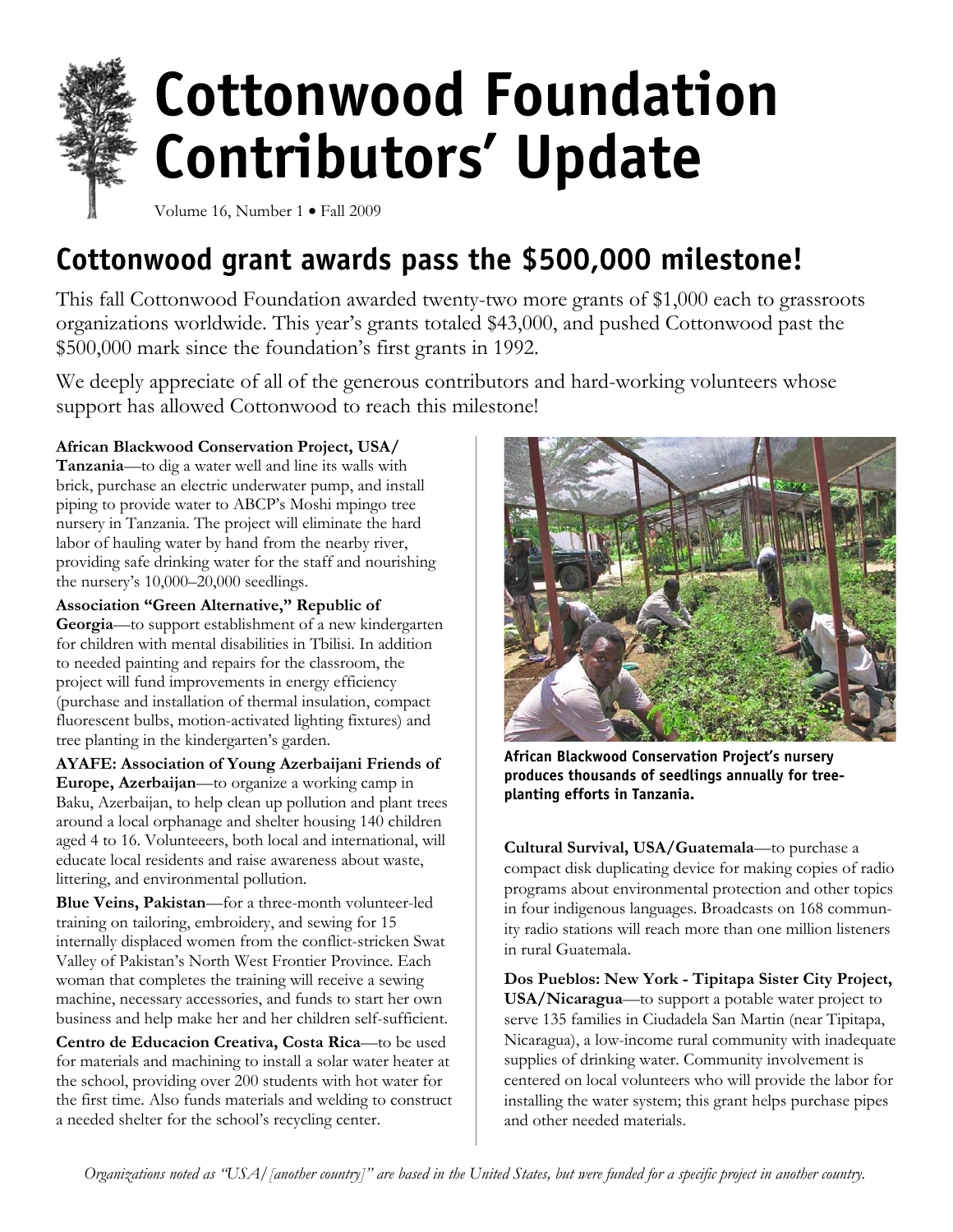### **Ecoclub Environmental Nongovernmental Youth**

**Organization, Ukraine**—for the "Garbage is a resource!" campaign targeting local schools and the community of Rivne, Ukraine, to address the problem of accumulation of domestic waste through waste collection and alternative utilization of garbage, including purchase of containers for paper garbage and development of educational materials.

**Eco-garden, Kenya**—for training 15 Kenyan farmers on organic farming and natural resource management. Funds for tree planting, seeds for organic vegetables and beans, maintenance support for Eco-Garden's demonstration farm, and other organizational costs.

**Fifty Lanterns International, USA/International**—to purchase and distribute 20 sturdy LED solar lanterns to low-income families without electricity in Honduras, Rwanda, or Afghanistan/Pakistan.



One of the twenty "Cottonwood Scholars" receiving assistance to attend public school in Nicaragua through a Cottonwood grant.

**Friends Service Council Nepal, Nepal**—to develop, print and distribute 1,000 copies of training handbooks on community-based disaster management and communitybased health and sanitation management. The manuals will be distributed through community NGOs, network members, and social organizations to Nepalese communities that are subject to loss of life from disasters, epidemics, and poor sanitation.

#### **Fund for the Wild Flora and Fauna (FWFF),**

**Bulgaria**—to promote small-scale organic farming to local people in Kotel Mountain, Bulgaria. Efforts include creating a one-hectare organic demonstration field, orchard and garden for native crops; collecting seeds of native crops; and mapping local gardens, orchards, and fields where native crops are currently used.

**Haiti Outreach, USA/Haiti**—to support a well-drilling project that will provide clean water for 410 people in Kajou Won, Haiti, located in the commune of San Raphael. Currently, the community must take its water from a contaminated stream about 3 miles away—more than an hour's walk in each direction.

**Interaccion Para el Desarrollo Sostenible, Bolivia**—to improve the life of children and community members in the small, rural community of Chijmuni, Bolivia, through construction of a forest nursery where community members will produce 1,000 plants annually of native species such as the Keñua and the Quiswara to reforest common areas, with the grant used for purchase of seeds,

construction of the nursery, training courses, educational materials, and other activities.

**International Association for Transformation, Canada/Philippines—**to support the Summer Literacy and Theatre Arts Program in 5 remote villages in the Philippines. Thirty senior students provide needed tutoring and educational upgrading for younger students for one month, and use drama and skits to address community problems in open forum. Through the Cottonwood grant, the student teams will be provided with food, preparation, educational supplies, transportation, monitoring and evaluation.

**MADRE, USA/Nicaragua**—to provide seeds for organic food crops to 100 indigenous Miskito women and their families in Nicaragua in partnership with Mangki Tangni through the Harvesting Hope project.

**Nabichakha Women Group, Kenya**—to build a water borehole and install a pump to provide clean and safe water for 200 needy children at a primary school in Wacheka Village, Kenya, reducing time and work in fetching water from the river. Funds will also pay for an environmental education project in the school.

#### **Norwalk/Nagarote Sister City Project,**

**USA/Nicaragua**—to provide scholarships to twenty public-school students from low-income families in Nagarote, Nicaragua. Financial assistance for these "Cottonwood Scholars" covers their uniforms, shoes, books, school supplies, and tutoring for one year.

**People's Agricultural Plan for the 21st Century, PAP 21, Philippines**—to help nine families of farmer partners of PAP 21 in Hacienda Carmen, Barangay Granada, Bacolod City, who were evicted from their homes, to address the problems of hunger and poverty while rebuilding their lives in a new location through providing them with farm tools and seeds, training in organic agriculture, and other assistance.

**Sulaxmi Lok Sansthan, India**—to assist people in drought-stricken Behror Block, Alwar District, Rajasthan, India, with water management and local food production, by constructing 5 cement tanks for harvesting rainwater, developing 5 kitchen gardens, creating 5 low-cost vermicomposting beds, and providing training.

**Village Volunteers, USA/Kenya**—to support Namunyak Maasai Welfare in forming an Environmental Youth Action Corps in Oronkai, Kenya, including conducting a three-day workshop that will train a total of 50 youth from Transmara in activism and advocacy for their natural environment, implementing a community cleanup project, and providing solar flashlights and certificates to youth participants upon completion.

**White Earth Land Recovery Project, USA (Land Fund)**—to help pay off the project's Callaway property on the White Earth Reservation. There, a community garden focuses on restoring indigenous corn, beans, and squash— "the three sisters"—which will improve food security and resilience for the reservation.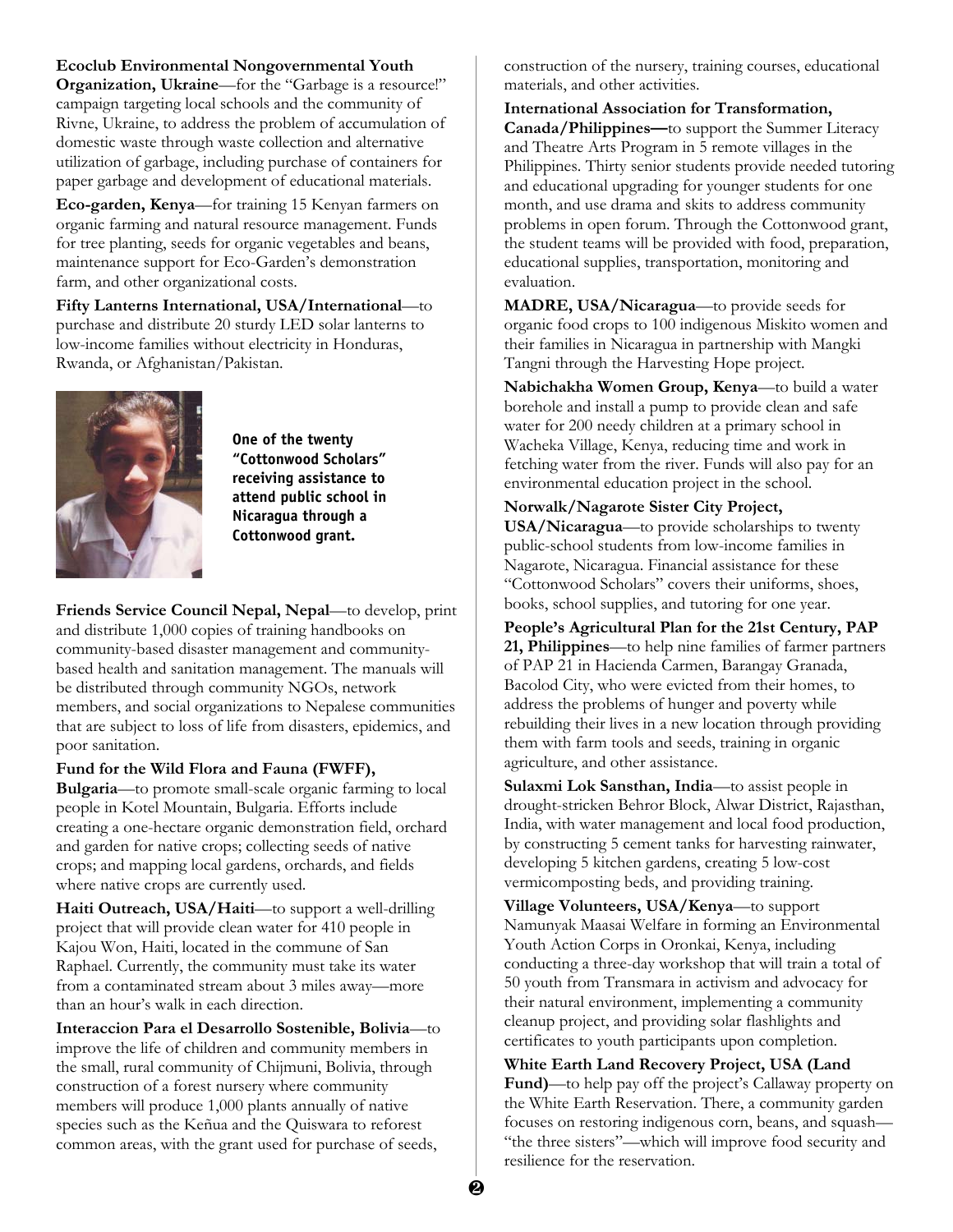# In their own words…

Your contributions to Cottonwood Foundation are making a difference. Grantees share their successes in their final reports.

## Common Ground Program, Kenya

"Cottonwood Foundation support is what fuels our drive to make a difference in lives of hundreds of orphan and most vulnerable children every day in Kenya, who will treasure it, more than gold. With your help, we are changing lives in many communities around the country who access our services.

Working with Cottonwood Foundation, we realize that it does not just offer financial support. It also cares about how they do what they do. That level of caring has contributed to the healthy development of our organization. This is greatly appreciated.

In May, CGP received \$1000 from Cottonwood Foundation for the establishment a Feed Villages Farm Project in Kiminini, Kenya. CGP used \$1000 on project activities between May and August 31st 2009.

The farm is flourishing in the midst of dry spell, enabling us to give hope to many families struggling to survive in the region. We are happy to report that two acres of land near the river has been put to production. The farm was fenced and 221 beds were double dug and planted with different crops, such as maize, millet, sorghum, amaranths, green grams, tomatoes, potatoes, and onions, among others.

Feed the Village Farm is a model for healthy, economical and sustainable living, serving as an educational tool and economic aid, and providing food to orphans and vulnerable children at Pathfinder Academy.

The project was a great success. We extend our deepest appreciation to Cottonwood Foundation for its support in facilitating our efforts in establishing Feed Villages Farm. The project has been greatly appreciated by the local community, Ministry of Agriculture and the Ministry of Education."



## Health Education Adoption Rehabilitation Development Society (HEARDS), India

"At the outset we extend our heart felt gratitude to Cottonwood Foundation for extending timely financial assistance and moral support towards the successful implementation of the Community Drinking Water Programme at Patnam Village, Thavanampalli Mandal, Chittoor District.

Access to water is a basic human need and foundation of all life. Scarce availability of water has strong social and economic effects on the poor. Women in this village have to spend about 6-7 hours on fetching water every day to ensure its minimum amount for domestic needs. In consequence, they are not able to spend this time for taking up a different economic or other activity.



For years the people of Patnam Village, Thavanampalli Mandal in Chittoor District suffered serious health problems such as diarrhoea, joint pains, typhoid and frequent bouts of fever. None of the available water in the village was potable. In order to provide rural people with water and thus help them improve quality of their life Health Education Adoption Rehabilitation Development Society launched its operation of providing safe and potable water through community bore well program with the support from Cottonwood Foundation, USA.

At present, there is a continuous flow of good drinking water available for the multipurpose utilisation of the villagers, who are in turn very happy with the facility extended to them. Since the water from the bore well is highly protected the villagers are determined to get rid-off the various water contaminating diseases and to maintain good health and hygienic conditions, especially of the women and children. A woman told that it is a heavenly blessing for them to have a safe drinking water for the people in that village.

Thanks to [your] kind heartedness and generosity, the people of Patnam village are enjoying the availability of plentiful supply of good drinking water for their daily use. The villagers will be ever remembered the Cottonwood Foundation for its timely help to fulfill one of the basic needs of their life."